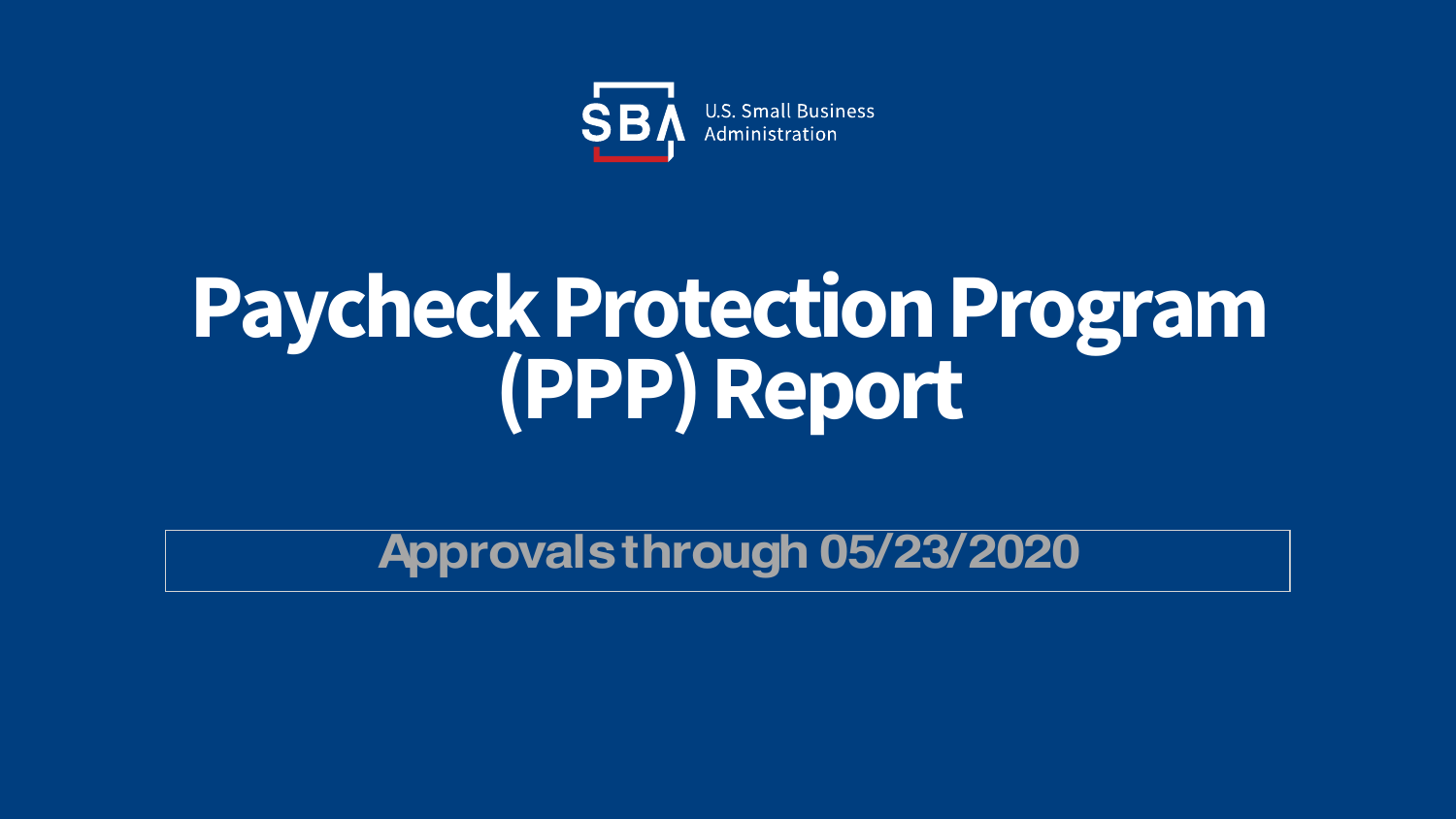# **Summary of PPP Approved Lending**

| <b>Loan Count Net Dollars</b>            | <b>Lender Count</b> |  |
|------------------------------------------|---------------------|--|
| $\overline{4,426,118}$ \$511,231,948,095 | 5,511               |  |

| <b>Lender Size</b>         | Lender<br><b>Count</b> | Loan<br><b>Count</b> | <b>Net Dollars</b> | $%$ of<br><b>Amount</b> |
|----------------------------|------------------------|----------------------|--------------------|-------------------------|
| <b>S50 B in Assets</b>     | 40                     | 1,542,644            | \$188,731,827,491  | 37%                     |
| \$10 B to \$50 B in Assets | 93                     | 693,437              | \$99,947,956,879   | 20%                     |
| <b>S10 B in Assets</b>     | 5,378                  | 2,190,037            | \$222,552,163,725  | 44%                     |

*Totals reflect both rounds of PPP funding and cancellations through the report date. Cancellations do include duplicative loans, loans not closed for any reason, and loans that have been paid off.*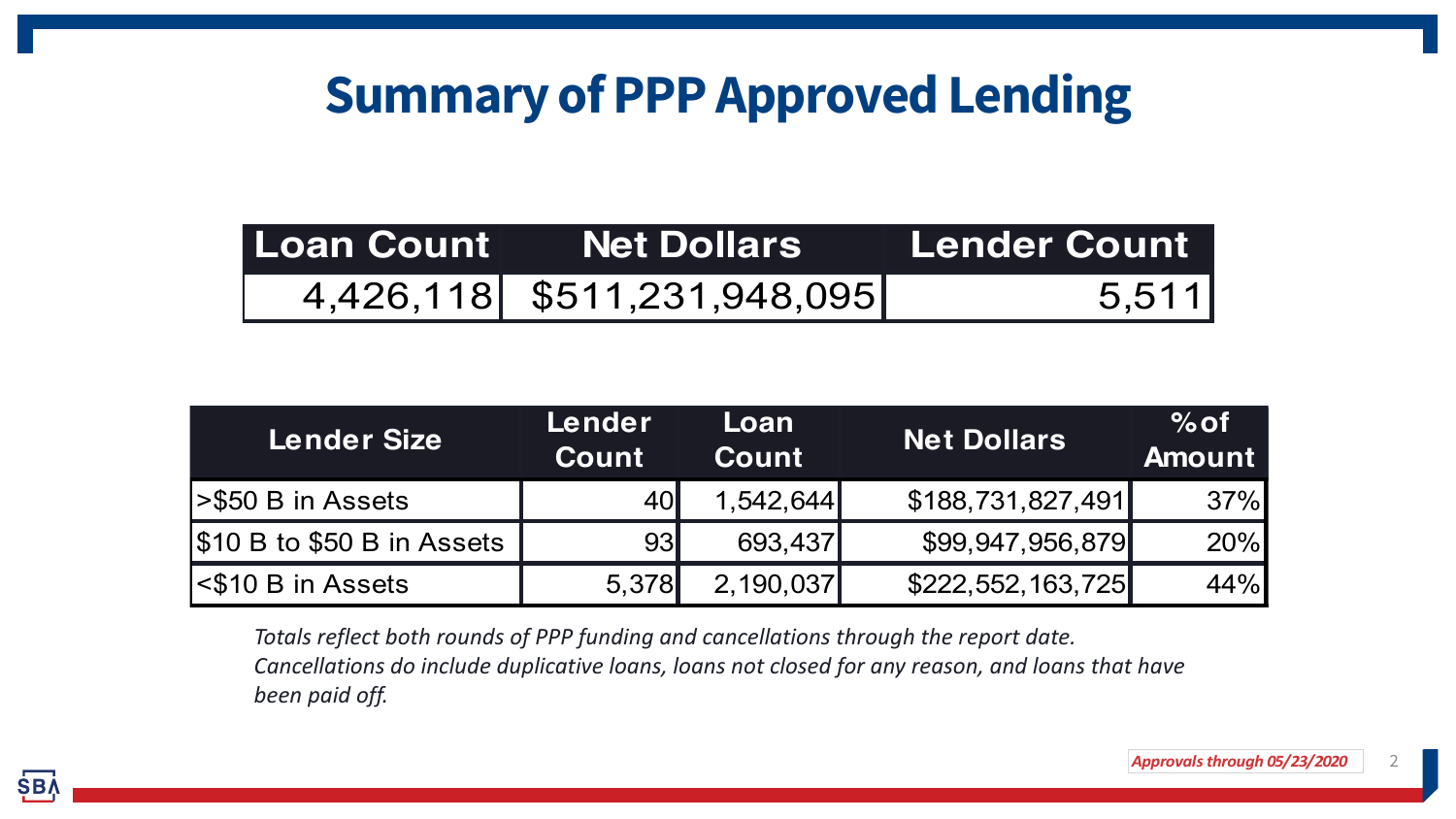## **PPP Round 2 Lender Segments**

| <b>Lender Size</b>         | Lender<br><b>Count</b> | Loan<br>Count<br><b>Round 2 Round 2</b> | <b>Net Dollars Round</b> |
|----------------------------|------------------------|-----------------------------------------|--------------------------|
| \$10 B to \$50 B in Assets | 861                    | 389,970                                 | \$28,794,254,655         |
| <b>S10 B in Assets</b>     | 5,241                  | 1,108,090                               | \$61,166,068,455         |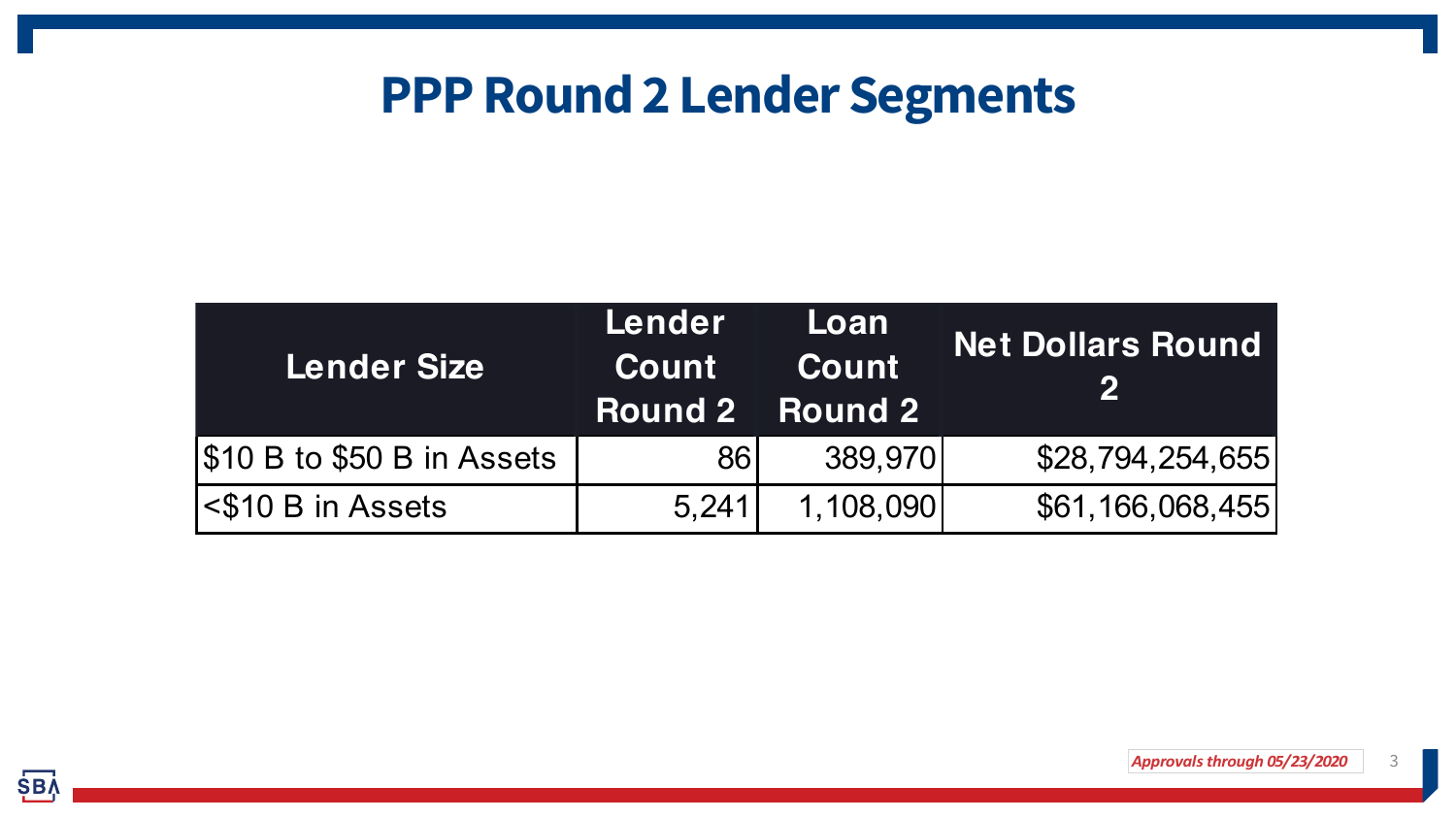## **Lender Segments**

#### **CDFI's and MDI's**

| <b>Lender Type</b>              | <b>Lender Count</b> | <b>Loan Count</b> | <b>Net Dollars</b> |
|---------------------------------|---------------------|-------------------|--------------------|
| <b>CDFIs</b>                    | 305                 | 94,843            | \$7,180,070,444    |
| MDIS                            | 171                 | 105,063           | \$10,149,555,611   |
| - minus CDFI/MDIs identified in |                     |                   |                    |
| both groups                     | 50                  | 13,749            | \$1,460,163,966    |
| <b>Total</b>                    | 426                 | 186,157           | \$15,869,462,088   |

#### **Lenders with <\$1b Assets and Non-Banks**

| <b>Lender Type</b>                      | <b>Lender Count Loan Count</b> |           | <b>Net Dollars</b> |
|-----------------------------------------|--------------------------------|-----------|--------------------|
| Banks (less than \$1b)                  | 3,581                          | 891,301   | \$81,462,931,462   |
| <b>Small Business Lending Companies</b> | 14                             | 20,703    | \$3,542,157,709    |
| Credit Unions (less than \$1b)          | 698                            | 54,150    | \$2,837,522,866    |
| Fintechs (and other State Regulated)    | 15                             | 93,375    | \$1,820,257,221    |
| <b>Farm Credit Lenders</b>              | 53                             | 13,578    | \$1,253,122,767    |
| Savings & Loans (less than \$1b)        | 76                             | 10,912    | \$1,046,483,654    |
| <b>Certified Development Companies</b>  | 21                             | 5,637     | \$328,337,957      |
| Non Bank CDFI Funds                     | 8                              | 4,653     | \$216,579,833      |
| Microlenders                            | 32                             | 4,957     | \$158,157,833      |
| <b>BIDCOS</b>                           | 1                              | 23        | \$787,713          |
| <b>Total</b>                            | 4,499                          | 1,099,289 | \$92,666,339,015   |

\* Loans from CDFI/MDI banks with <\$1b Assets and non-bank CDFIs are captured in both tables.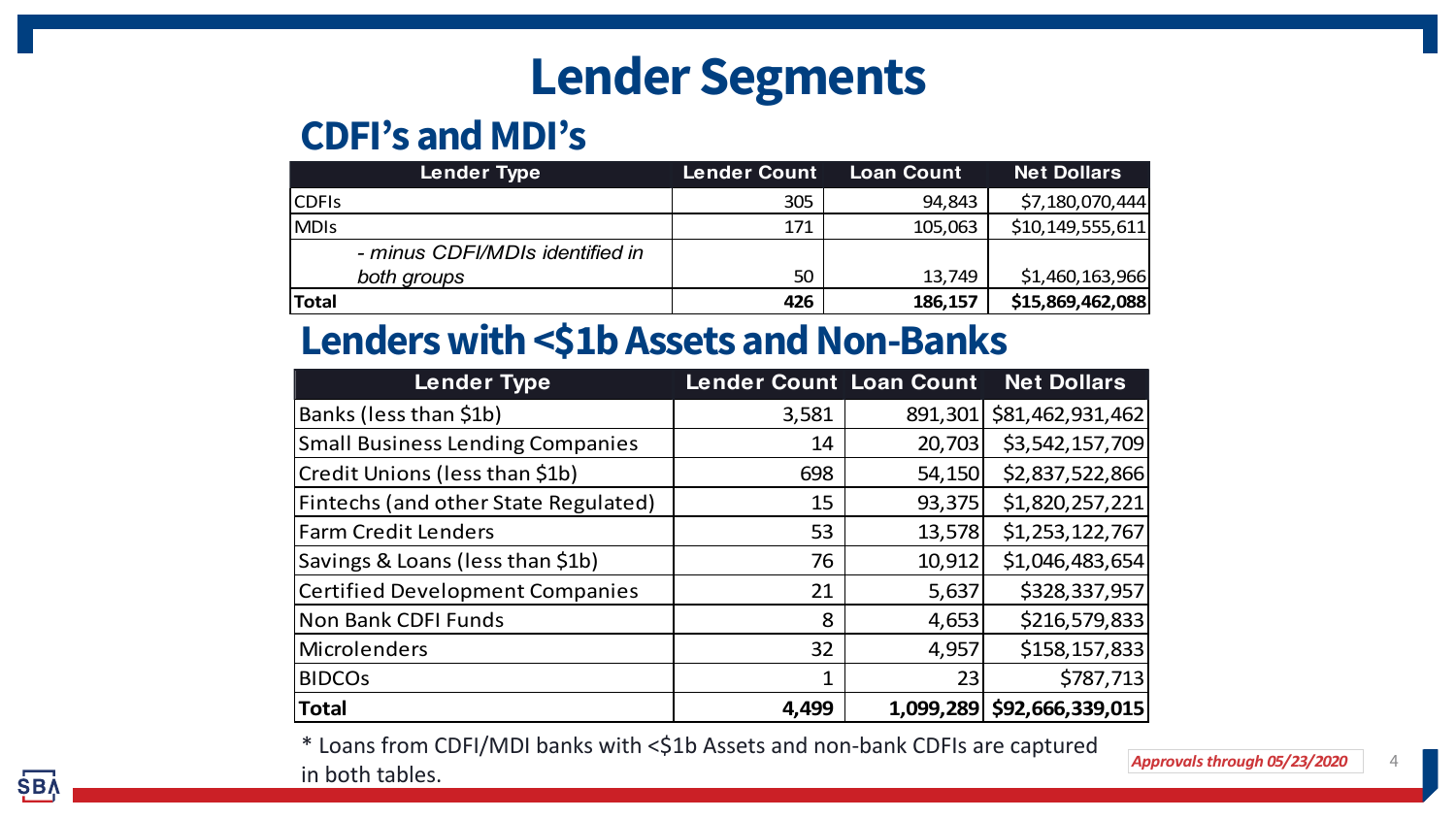## **States and Territories**

| <b>State</b> | Loan Count | <b>Net Dollars</b> |
|--------------|------------|--------------------|
| AΚ           | 10,040     | \$1,208,770,595    |
| AL           | 60,457     | \$6,136,772,466    |
| AR           | 40,329     | \$3,286,789,662    |
| AS           | 120        | \$6,607,116        |
| AZ           | 73,739     | \$8,500,857,972    |
| CA           | 517,371    | \$66,516,390,881   |
| CO           | 97,328     | \$10,231,604,713   |
| СT           | 55,515     | \$6,607,336,710    |
| DC           | 11,088     | \$2,138,250,657    |
| DE           | 11,427     | \$1,455,089,694    |
| FL           | 336,539    | \$30,433,602,779   |
| GA           | 134,566    | \$13,979,388,621   |
| GU           | 1,925      | \$192,676,575      |
| HI           | 23,312     | \$2,473,118,450    |
| IA           | 54,380     | \$5,026,402,736    |
| ID           | 28,448     | \$2,548,578,556    |
| IL           | 181,102    | \$22,075,994,303   |
| IN           | 73,430     | \$9,379,164,461    |
| ΚS           | 48,945     | \$4,935,141,752    |
| ΚY           | 45,384     | \$5,191,746,574    |

|              | Loan    |                    |
|--------------|---------|--------------------|
| <b>State</b> | Count   | <b>Net Dollars</b> |
| LA           | 66,398  | \$7,213,944,766    |
| MА           | 105,819 | \$14,251,390,112   |
| MD           | 72,427  | \$9,799,410,559    |
| МE           | 25,615  | \$2,214,623,728    |
| МΙ           | 113,067 | \$15,714,549,484   |
| MN           | 91,529  | \$11,005,653,766   |
| MO           | 85,768  | \$9,031,605,393    |
| МP           | 360     | \$36,013,357       |
| MS           | 41,955  | \$3,157,503,548    |
| мт           | 21,988  | \$1,739,815,188    |
| ΝC           | 111,591 | \$12,244,899,627   |
| ND           | 18,806  | \$1,748,499,793    |
| NE           | 40,124  | \$3,397,206,889    |
| NΗ           | 22,368  | \$2,527,832,900    |
| NJ           | 131,696 | \$16,863,791,540   |
| NΜ           | 20,431  | \$2,199,886,051    |
| NV           | 37,712  | \$4,021,158,951    |
| NY           | 286,743 | \$37,442,694,244   |
| OН           | 129,626 | \$18,150,438,777   |
| OK           | 60,920  | \$5,404,415,629    |

|                 | Loan    |                    |
|-----------------|---------|--------------------|
| <b>State</b>    | Count   | <b>Net Dollars</b> |
| OR              | 56,638  | \$6,773,150,744    |
| PА              | 155,396 | \$20,516,529,432   |
| PR              | 30,253  | \$1,707,629,617    |
| RI              | 16,019  | \$1,848,577,405    |
| SC              | 58,300  | \$5,643,833,539    |
| SD              | 20,914  | \$1,637,955,132    |
| TN              | 84,601  | \$8,832,113,210    |
| ТX              | 352,993 | \$40,289,668,116   |
| UT              | 47,683  | \$5,237,305,020    |
| VA              | 99,870  | \$12,402,786,626   |
| VI              | 1,349   | \$115,631,073      |
| VT              | 11,194  | \$1,169,519,989    |
| WA              | 91,702  | \$12,007,919,035   |
| WI              | 79,736  | \$9,767,111,608    |
| wv              | 16,219  | \$1,767,832,494    |
| WY              | 12,686  | \$1,017,387,754    |
| To be confirmed | 177     | \$7,377,723        |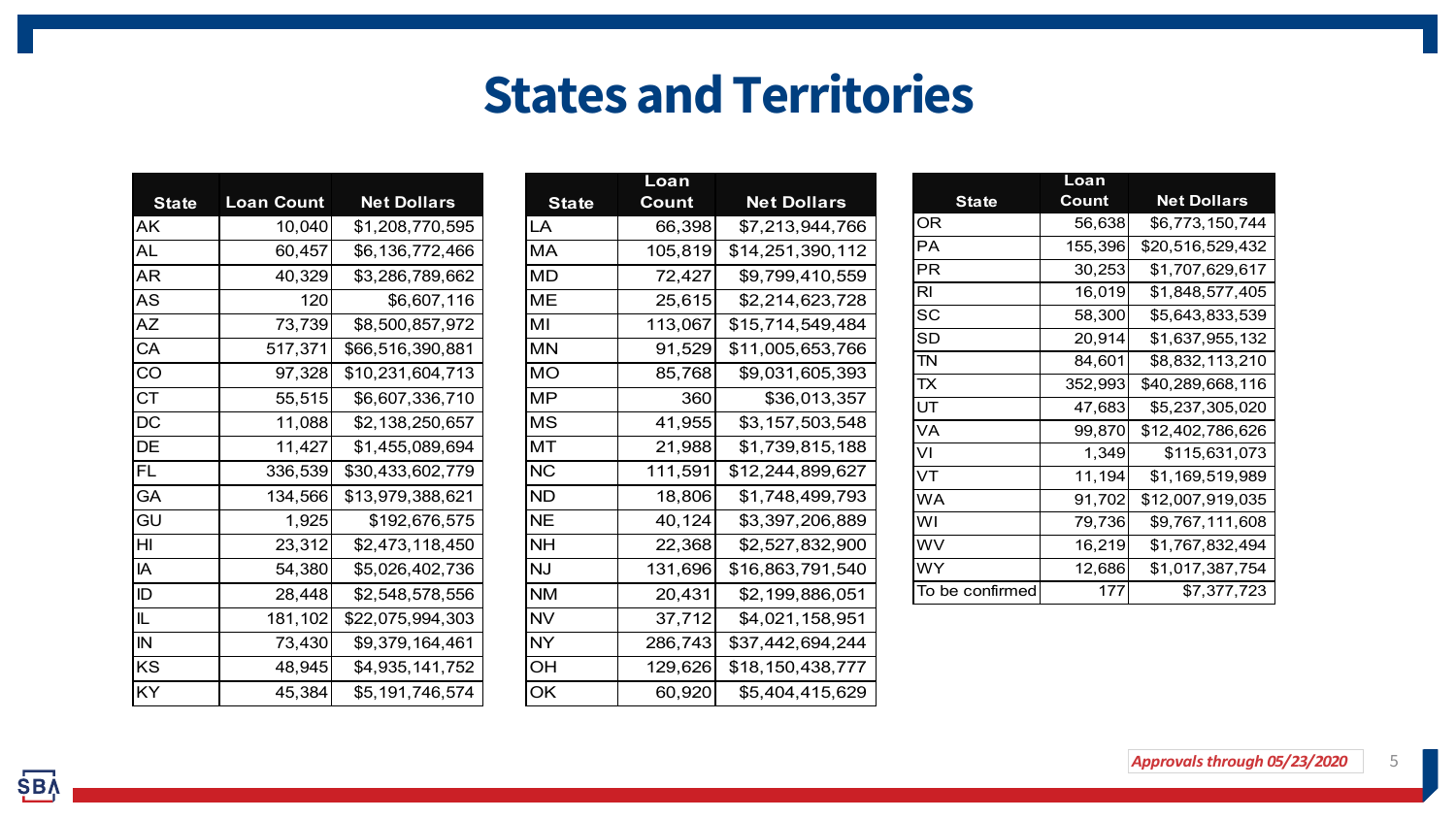### **Loan Size**

| <b>Loan Size</b>  | Loan      | <b>Net Dollars</b> | $%$ of | $%$ of        |
|-------------------|-----------|--------------------|--------|---------------|
|                   | Count     |                    | Count  | <b>Amount</b> |
| \$50K and Under   | 2,846,607 | \$52,960,366,039   | 64.3%  | 10.4%         |
| $> $50K - $100K$  | 648,430   | \$46,191,025,305   | 14.7%  | $9.0\%$       |
| $> $100K - $150K$ | 282,880   | \$34,635,685,927   | 6.4%   | 6.8%          |
| >\$150K - \$350K  | 368,316   | \$82,781,572,510   | 8.3%   | 16.2%         |
| $> $350K - $1M$   | 197,015   | \$112,148,685,985  | 4.5%   | 21.9%         |
| $> $1M - $2M$     | 52,785    | \$73,130,105,931   | 1.2%   | 14.3%         |
| -\$2M - \$5M      | 25,151    | \$74,777,636,882   | 0.6%   | 14.6%         |
| > \$5M            | 4,934     | \$34,606,869,516   | 0.1%   | 6.8%          |

**\* Overall average loan size is: \$116K.**